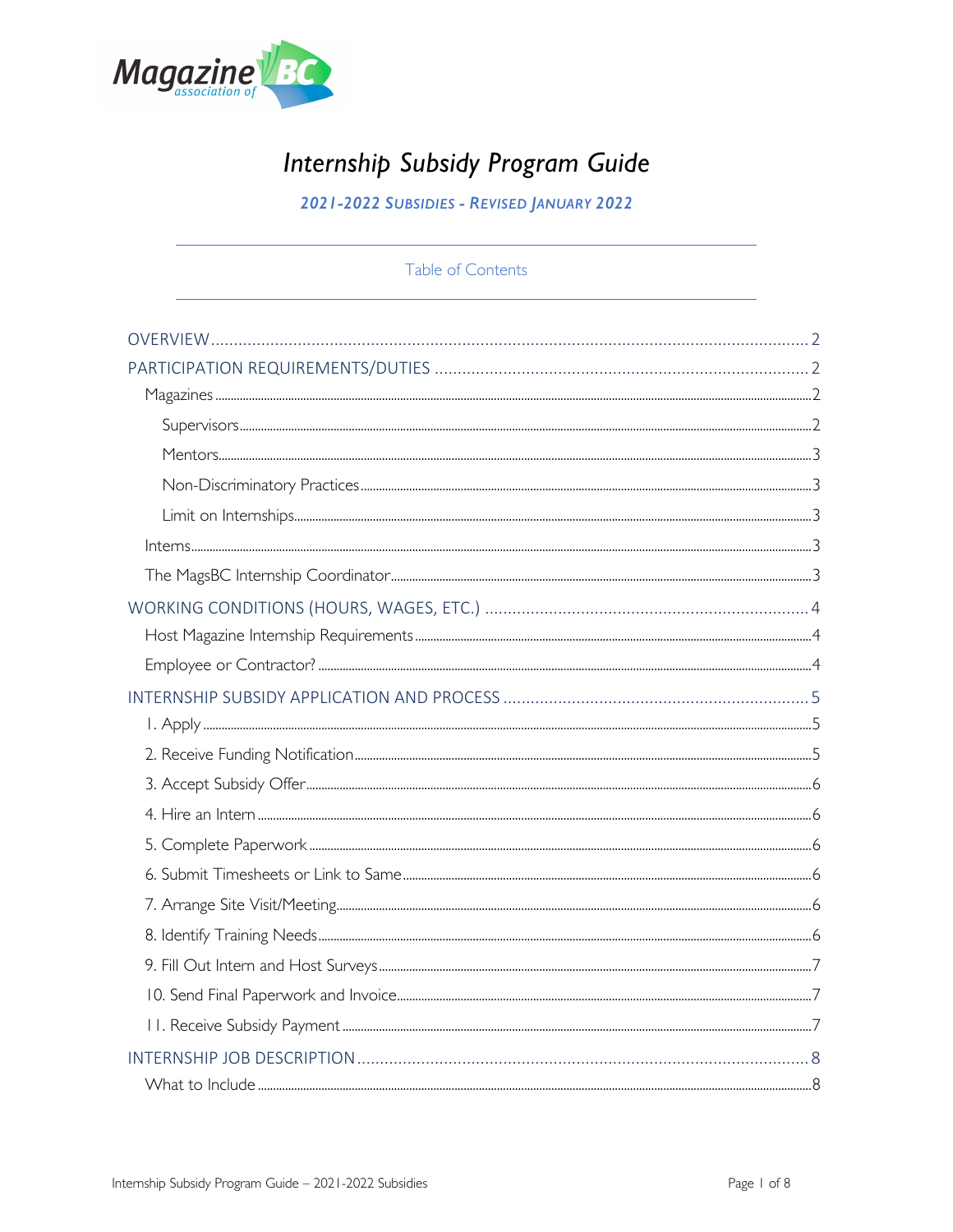

# **OVERVIEW**

The goal of the Magazine Association of BC (MagsBC) Internship Subsidy Program is to subsidize wages for member publications to hire qualified interns, providing invaluable support to the province's magazines and training the next generation of industry professionals.

We recommend that member magazines create an intern role that will provide the intern with a variety of challenging opportunities to practice their knowledge and education, gain meaningful experience in a wide range of areas relating to magazine publishing, and feel confident they are ready for full-time work in the industry.

For the 2021-2022 intake, MagsBC is offering a subsidy of up to 80% to a maximum of \$5,500 per internship. In addition, for those internships located outside our major urban centres (Metro Vancouver, Greater Victoria, and Kelowna), we plan to offer up to \$2,100 each for up to 2 internships per year to assist with rent, moving, and other expenses.

We want to make sure that each internship is of value to both the host magazine and the intern. Therefore, MagsBC reserves the right to deny approval of an application or all or part of a subsidy, to review an internship, to recommend dismissal of an intern, or to reassign an intern to another magazine if necessary.

Questions about the Internship Subsidy Program should be directed to Sylvia Skene, Executive Director/Internship Coordinator, MagsBC, 604-688-1175 / exec@magsbc.com

# PARTICIPATION REQUIREMENTS/DUTIES

#### Magazines

- Must be full (voting) members of the Magazine Association of BC in good standing, i.e., have paid their dues for the full duration of the internship.
- Need to assign a primary supervisor to the intern, who is not expected to be absent from work for any significant length of time during the internship.
- Also need to arrange for a mentor for the intern to offer career advice. MagsBC can assist small magazines with finding a mentor for an intern, if needed.

#### *Supervisors*

- Are encouraged to give their interns challenging tasks and projects, even if it means taking on some of the more basic jobs themselves, to make sure the interns have a meaningful, enjoyable and useful internship.
- Shares a link to the intern's timesheet with the internship coordinator or sends it monthly, and makes sure the hours are logged in a timely fashion.
- Are expected to plan their intern's assignments and duties so that the intern works about the same hours each week.
- Are responsible for making sure the intern is paid at least monthly.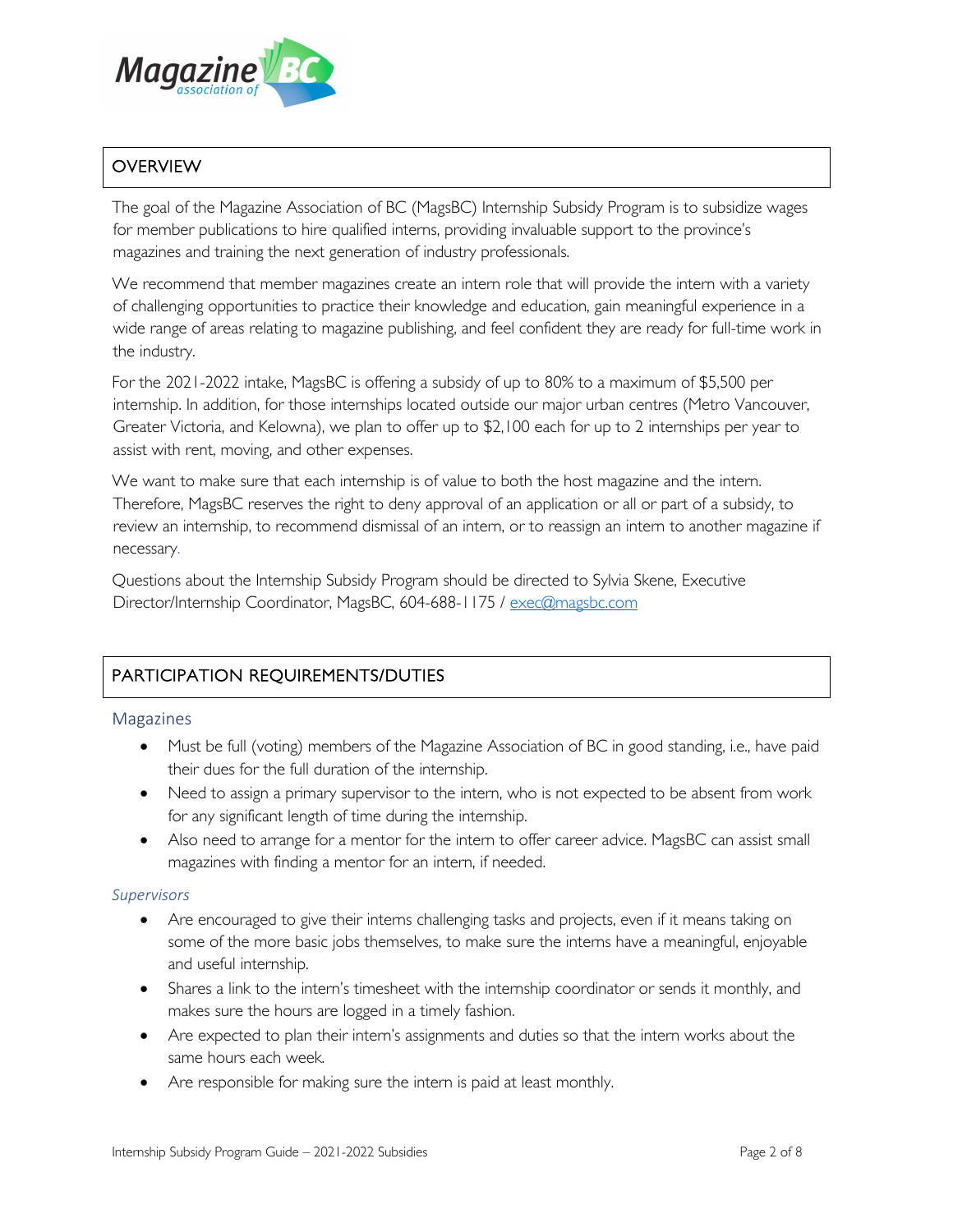

#### *Mentors*

- Give advice and guidance to the intern on their **career** in the magazine publishing industry.
- Must not also be the primary supervisor, although they can be the backup.
- Must be willing to donate a half hour a week or an hour every other week for the duration of the internship to meet with the intern, whether in person or via phone or Skype.
- Do not have to be an employee of the host publication.

#### *Non-Discriminatory Practices*

We have learned to our dismay that some former interns experienced micro-aggressive behaviours and discrimination against them by their supervisors and others.

MagsBC recommends that all supervisors and mentors take the time to become aware of these tactics and biases in themselves and others and strive to minimize them in order to nurture a more welcoming and productive environment for all.

Our website contains many links to helpful articles, videos and other resources to assist hosts: https://magsbc.com/resources/

#### *Limit on Internships*

A magazine may apply for a maximum of two internship subsidies in any given year, depending on the funding available.

#### Interns

- Must be enrolled in or be recent (within 3 years) graduates of journalism, publishing, professional writing, digital publishing, communications, design, business, marketing, advertising or a comparable program at an accredited post-secondary institution.
- Should be available for a continuous period for the internship, not including the holiday season, if applicable. However, a short gap is acceptable if the intern has a previously booked commitment of one week or less (two weeks if over the holiday break) and can arrange with the magazine to extend the internship to make up those lost hours.
- Cannot have been hired under this program before.

# The MagsBC Internship Coordinator

- Facilitates training and communication between supervisor, mentor, expert consultant and intern in a timely fashion
- Monitors hours worked during the internship and asks a supervisor for their plan to make up hours if their intern is falling behind
- Recruits a mentor for the intern, if needed
- Meets with the intern weekly to find out how they are doing, what they are working on, and if they need additional support
- Arranges for a meeting with the intern and their supervisor at their worksite midway through the placement (the mentor too, if possible). We prefer in-person site visits, but for 2022, these meetings will be held online unless pandemic restrictions ease
- Assigns an expert consultant for the intern promptly after discussing training needs with the intern and supervisor at the meeting, or sooner, if it's felt the training is urgently needed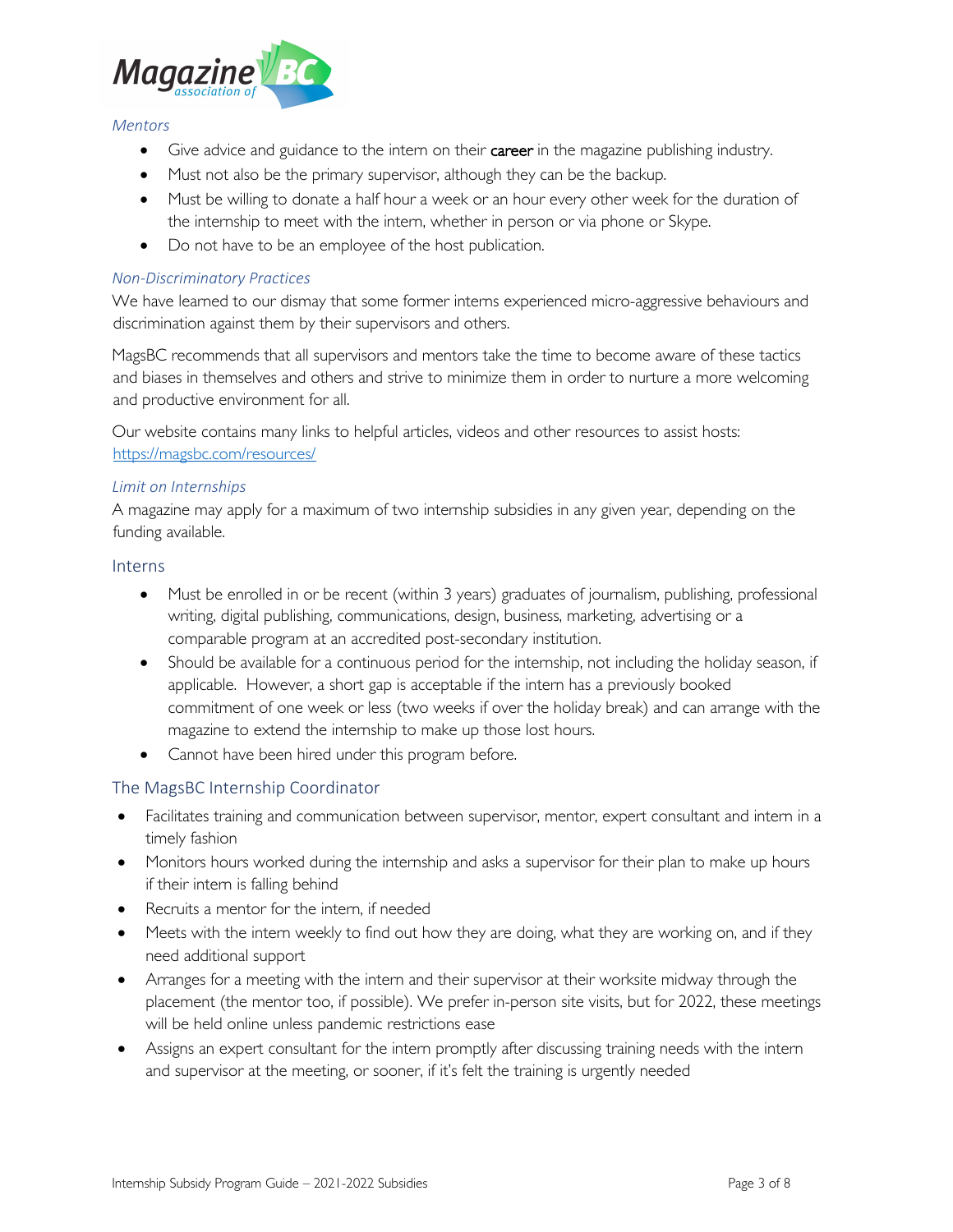

- Sends out survey links to the host and intern at the end of each internship to collect data and feedback for the association and its funders.
- Arranges for payment of subsidies from MagsBC after all criteria for a successful internship have been met and both surveys have been filled out.

# WORKING CONDITIONS (HOURS, WAGES, ETC.)

#### Host Magazine Internship Requirements

The magazine must:

- Be a paid-up member of MagsBC for the full duration of the internship
- Offer an internship of 16-26 weeks, not including holiday breaks. Ideally, the internship should encompass at least one publishing cycle.
- Pay at least \$15.50 per hour for at least 20 hours per week. Average intern wage through this program is currently \$18.50.
- For very small magazines (decided on a case-by-case basis), pay at least minimum wage (\$15.20 per hour) for 10-19 hours per week. Preference will be given to those small magazines who can offer longer internships to make up for the intern working fewer hours per week, or who pair with another magazine to offer a shared internship of 20 hours per week or more.
- Discuss with a bookkeeper, accountant or HR professional other appropriate deductions and remittances to pass on to the appropriate government agency, unless the supervisor is experienced and up to date on the regulations.
- Pay their intern(s) at least monthly, preferably twice a month
- Give eligible interns paid time off for statutory holidays and other benefits, as applicable. See below under Employee or Contractor? for details on determining eligibility.
- Arrange with their intern to make up any shortfall in hours promptly. Note:
	- o If an intern hired under a 20+ hours per week schedule works less than 10 hours in a particular week, that week is not counted toward the 16-week minimum required to be eligible for a subsidy
	- o If an intern hired under a 10+ hours per week schedule works less than 5 hours in a particular week, that week is not counted toward the 16-week minimum

#### Employee or Contractor?

Some interns may legally be considered employees. Don't assume they're contractors!

We recommend that magazines:

- Read these Government of Canada criteria
- **•** Discuss the internship with a bookkeeper, accountant or human resources professional to determine the status of the intern
- Pay those interns who qualify as employees for statutory holidays that fall on their workdays; these hours count toward their weekly hour total and will be included in the subsidy.
	- o BC statutory holidays are listed here.
	- o CRA provides general holiday and vacation pay calculators here.
- **•** Provide those interns who qualify as employees with additional benefits or an in-lieu top-up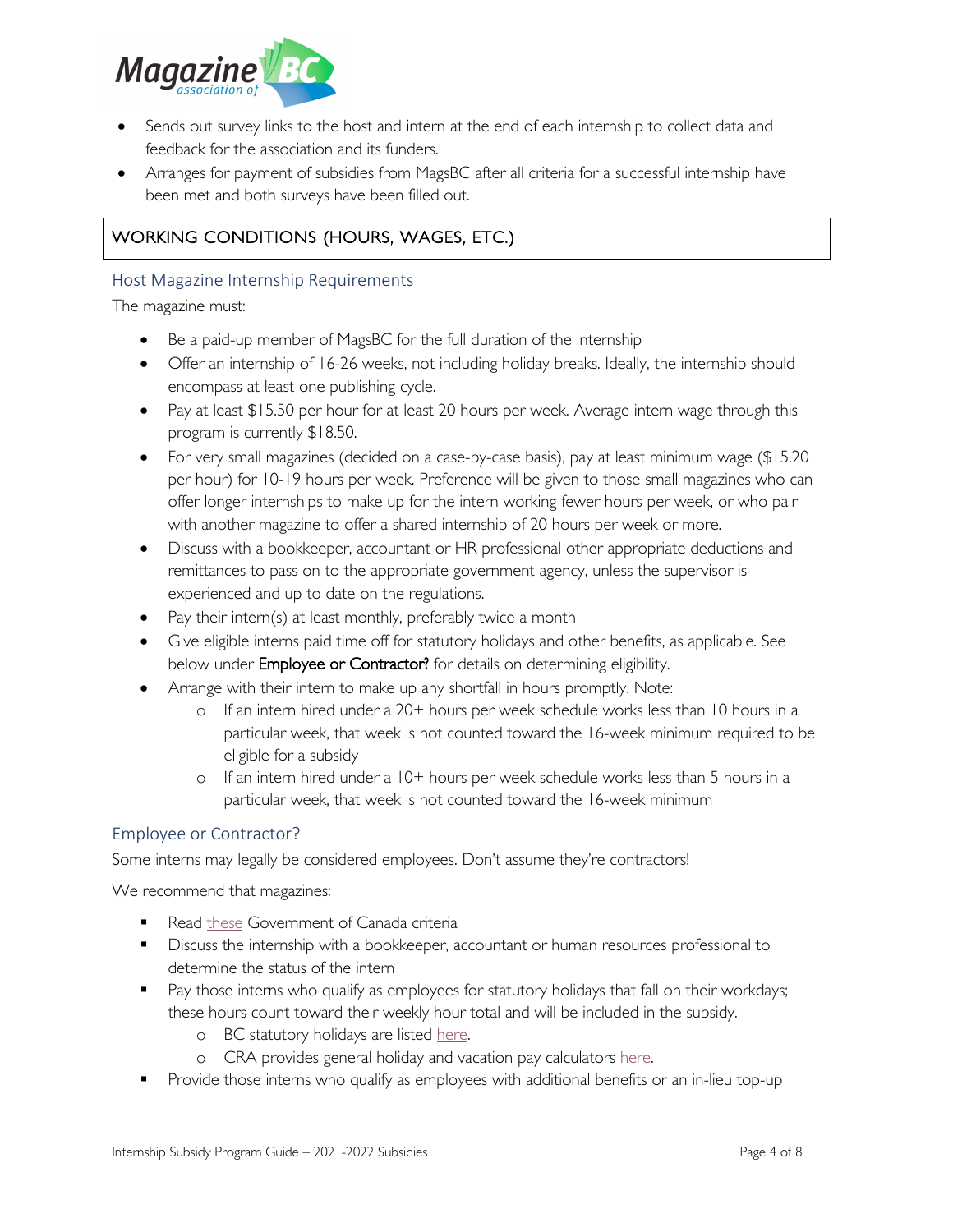

# INTERNSHIP SUBSIDY APPLICATION AND PROCESS

## 1. Apply

A member magazine must submit all of the following in response to a call for applications:

- 1. An expression of interest of no more than two paragraphs
- 2. A completed section 1 of the internship details form, which can be found on the Internship Subsidy Program webpage
- 3. A detailed internship job posting, including start and end dates, pay, etc. See below for list of what's needed in the posting. If an intern has already been found, the coordinator still needs to receive a job description with
- the same details as a posting 4. If a very small magazine, whether a subsidy advance is needed during the internship to assist with cash flow
- 5. If outside Metro Vancouver, Greater Victoria or the Kelowna region, an estimate of the stipend needed for the successful recruitment of a qualified and capable intern. This stipend will be paid directly to the intern over the course of the internship.

Positions must:

- Include a significant amount and variety of activities that go beyond rote administrative tasks
- **•** Facilitate the intern in building skills and experience related to both their educational background and magazine publishing.

Past interns have been involved in many aspects of publishing, such as:

- Photo shoots
- Contests
- Interviewing
- Writing feature articles
- Event planning
- Promotions
- Reader surveys
- Crowdfunding campaigns
- Facebook Live reporting
- Social media campaigns
- Editorial, layout, art direction, and/or sales meetings

Supervisors are encouraged to include challenging tasks and projects in the posting, even if it means taking on some of the more basic jobs themselves, to make sure the interns have a meaningful, enjoyable and useful internship experience.

Funding decisions are dependent on available funds. If we receive too many applications, successful applications will be chosen on what meaningful opportunities and support a magazine is offering as part of their internship as well as how successful any past internships have been at that magazine.

Submit applications to Sylvia Skene at exec@magsbc.com.

#### 2. Receive Funding Notification

Successful candidates will be offered a subsidy and informed of any adjustments needed to the internship. As we wish to fund as many internships as possible, magazines may receive an offer of a lower subsidy amount or percentage than the 80%/\$5,500 maximum subsidy.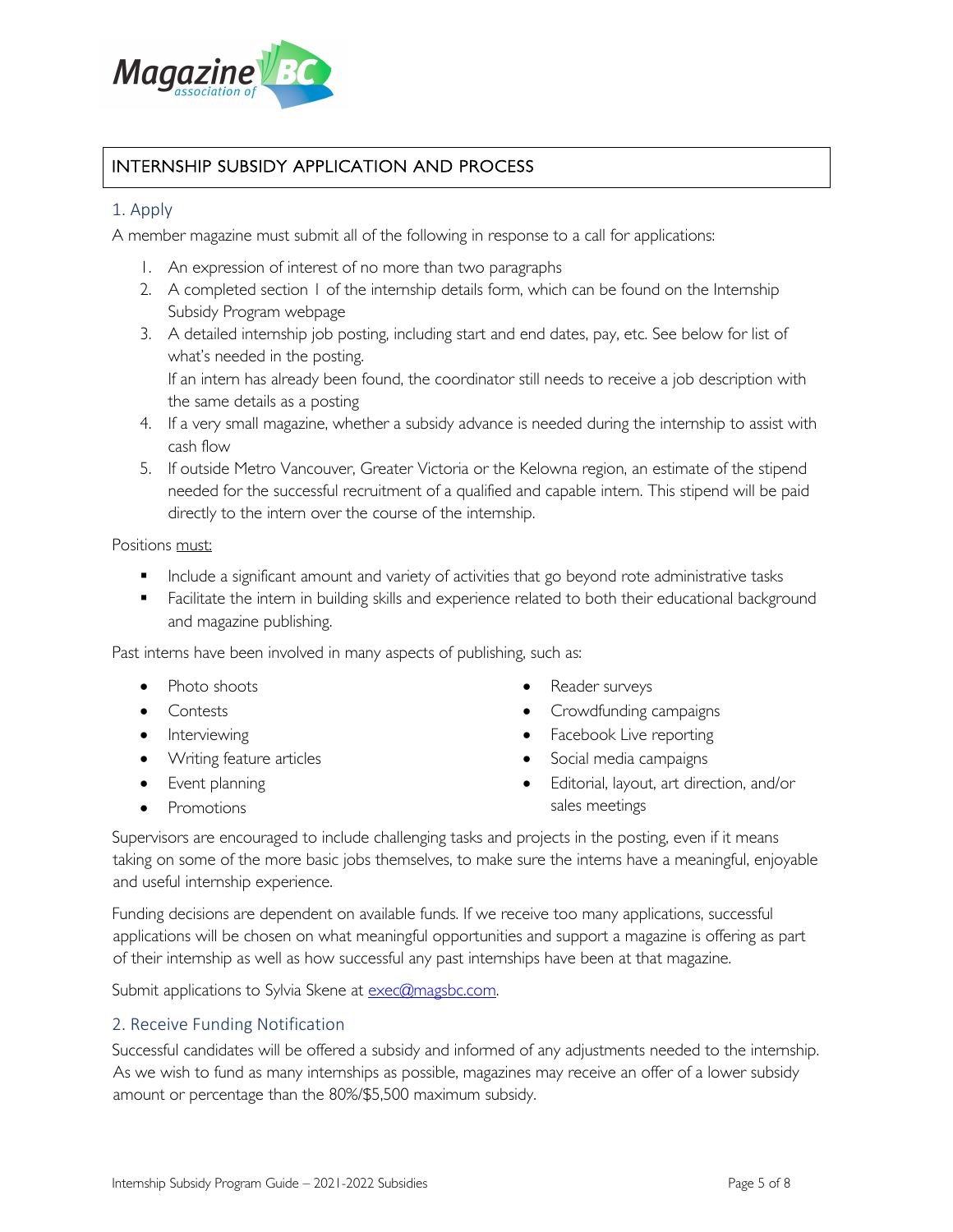

# 3. Accept Subsidy Offer

Notify MagsBC promptly whether you are still interested in hosting an intern based on the subsidy amount offered and the approved job description. At this time, a magazine may ask for an advance on their subsidy mid-way through the internship to assist with cashflow.

## 4. Hire an Intern

Once agreed to, the magazine must recruit and hire an intern. The internship coordinator will provide hosts with a list of potential job and student sites. The coordinator will also promote the internship posting on MagsBC's website and social media if requested.

Note that if the member magazine is unsuccessful at hiring an intern for the position within a couple of months, MagsBC may withdraw their subsidy in order to offer it to the membership at large.

## 5. Complete Paperwork

Within a week of the intern starting their internship, the primary supervisor and the intern will complete, sign and submit section 2 of the internship details form along with the intern's resume.

At this time, if applicable, the supervisor and intern may also submit an expense claim with receipts or documentation attached against the stipend reserved for that position, and information on where to send the payment.

The internship coordinator will at that time contact the intern directly to set up a short weekly check-in.

# 6. Submit Timesheets or Link to Same

The intern or supervisor must keep timesheets to record hours worked during the internship and share them with the internship coordinator via Dropbox or Google link or as a monthly email attachment.

# 7. Arrange Site Visit/Meeting

The internship coordinator contacts the supervisor to arrange for a meeting one-third to half-way through the internship with the supervisor, the intern, and, if possible, the mentor as well.

In the meeting, the coordinator will ask how the internship is going, what work has been assigned to and mentoring received by the intern, what is being planned for the rest of the internship, and what training the intern might need (see #8 below).

In the past, the internship coordinator has travelled to the worksite, or, if there was no worksite, the supervisor has arranged for everyone to meet in a convenient public place such as a library or coffee shop.

Until such time as it is safe to have in-person meetings again, the intern coordinator will meet with the supervisor and the intern via Zoom instead.

# 8. Identify Training Needs

During or just before the site visit, the intern and supervisor need to discuss the intern's professional development needs. The supervisor then sends the completed section 3 of the internship form to the internship coordinator or provides it during the site visit. Any suggestions for expert consultants will be considered, but the internship coordinator will make the final choice.

The internship coordinator will hire an expert consultant in an agreed-upon area of expertise for the intern and connect them with the intern to arrange two one-hour sessions or one two-hour session.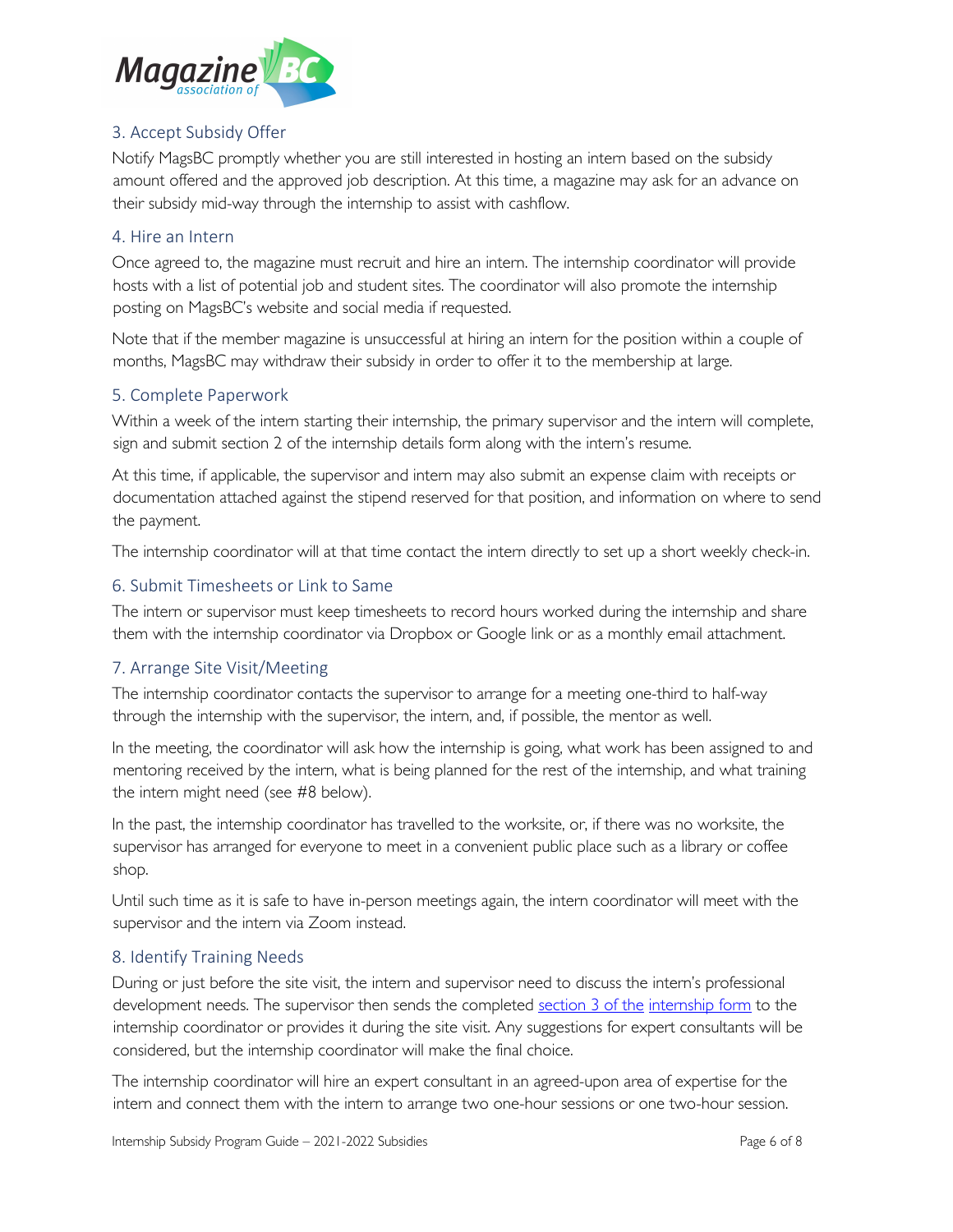

Confused about the roles of the supervisor, mentor and expert consultant?

- The supervisor is generally concerned with the intern's day-to-day work, training, orientation, etc.
- The mentor is focused on encouraging and guiding the intern in their career.
- The expert consultant is brought in for 2 hours only when the supervisor or mentor does not have the expertise or time to train the intern in a specific skill needed for their work. The expert consultant may also act as an additional contact and resource for the intern.

# 9. Fill Out Intern and Host Surveys

Close to the end of each internship, the coordinator will send the supervisor a link to a host survey and the intern an internship survey to fill out after the internship has ended. Surveys must be completed by the supervisor and intern for payment to be issued.

# 10. Send Final Paperwork and Invoice

The magazine must arrange for the following to be sent to MagsBC to receive the subsidy:

- A complete timesheet of weeks and hours worked by the intern
- An invoice stating the following:
	- o Name of intern
	- o Number of hours, weeks and from-to dates worked
	- o Hourly rate
	- o Total paid to the intern
	- o The original amount offered or up to 80% of total, whichever is less.
	- o The magazine's dollar contribution to this total (total minus subsidy)
	- o Any advances received
	- o The amount due.
- **•** If applicable, the supervisor and intern may also submit another expense claim at this time with receipts or documentation to claim the remainder of the stipend reserved for that position, along with how to pay the intern.

Final expense claims must be received within 2 months of the end of the internship or by August 7, 2022, whichever is sooner.

# 11. Receive Subsidy Payment

- MagsBC will pay the subsidy to the host magazine. Subsidy payments cannot be made directly to the intern.
- MagsBC will pay an intern directly for allowable expenses claimed from their approved stipend.
- MagsBC aims to pay invoices fully and promptly. However, there is occasionally a lag between receiving an invoice and payment due to the funding disbursement schedule.
- § Subsidy amounts are dependent on the number of internships MagsBC has funded, the final claim amounts, and the maximum allowable.